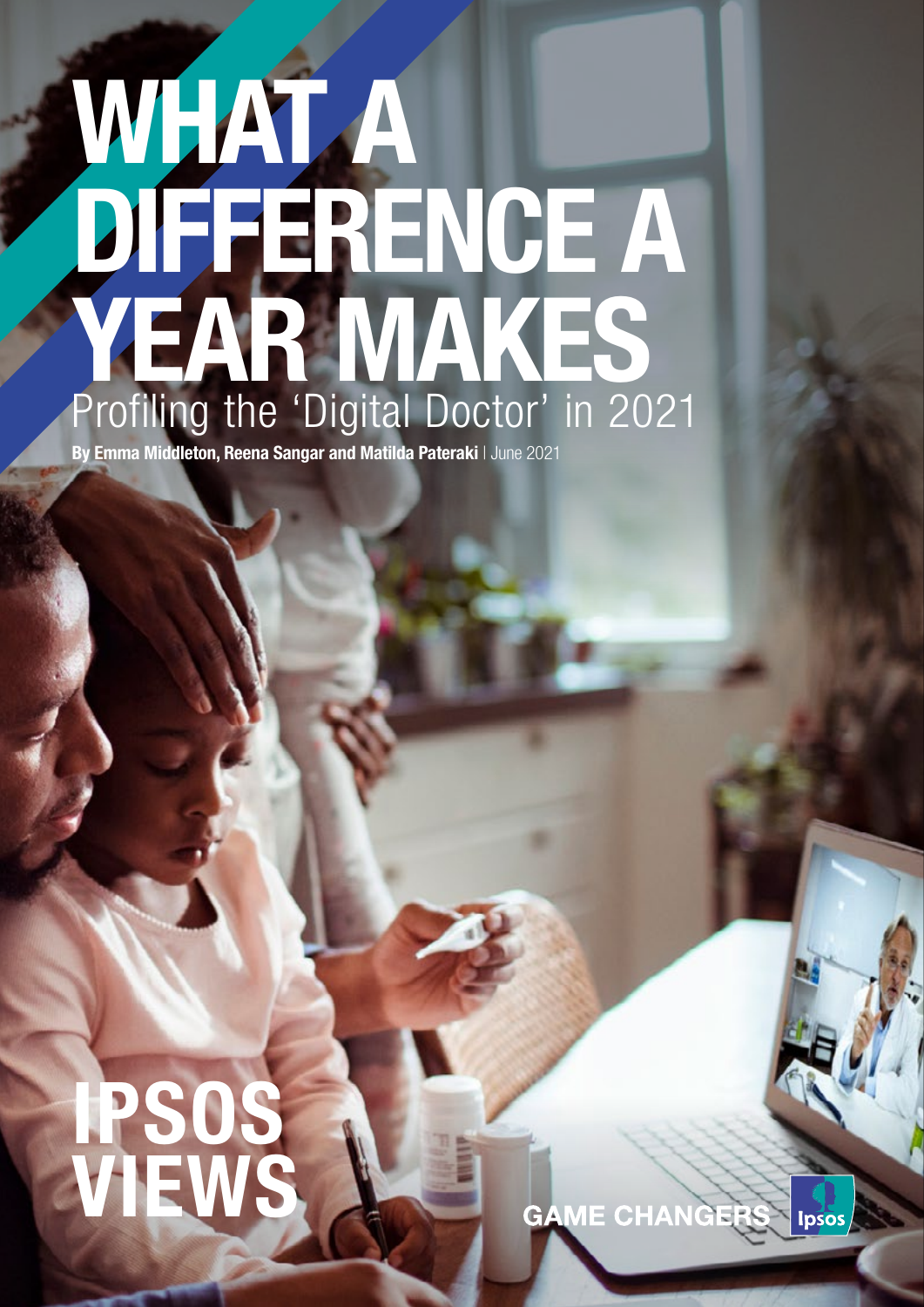

#### 2015 was a significant year for the digitalisation of healthcare. The National Health Service in the UK launched its first digital health app library, $1$  video visiting technology was being integrated into large hospital systems at scale and Apple launched its ResearchKit to integrate remote patient monitoring into clinicial trials.<sup>2</sup>

A pivotal year for digital health, 2015 was also the year Ipsos initiated the very first Digital Doctor tracking survey. We were aware of the potential significance of digitisation on doctors' clinical practice and how they manage their patients, requiring a need to understand what this means from the doctors' point of view. The tracker is now in its fourth wave (2015, 2017, 2020 and 2021) and this latest wave covers 14 countries (UK, France, Germany, Italy, Spain, Brazil, USA, China, Russia, Turkey, India, Japan, Australia, South Korea).3

Six years on, in response to the Covid-19 pandemic, healthcare providers have had to shift to a virtual way of working that had never been imagined. In a short space of time, telehealth legislation allowed for remote consultations to take place for all patient types, remote monitoring became a necessity for managing many chronic conditions, and doctors discovered new barriers and benefits to virtual care. Our Digital Doctor 2021 survey provides a timely pulse on where doctors in 14 countries are today, one year into the pandemic.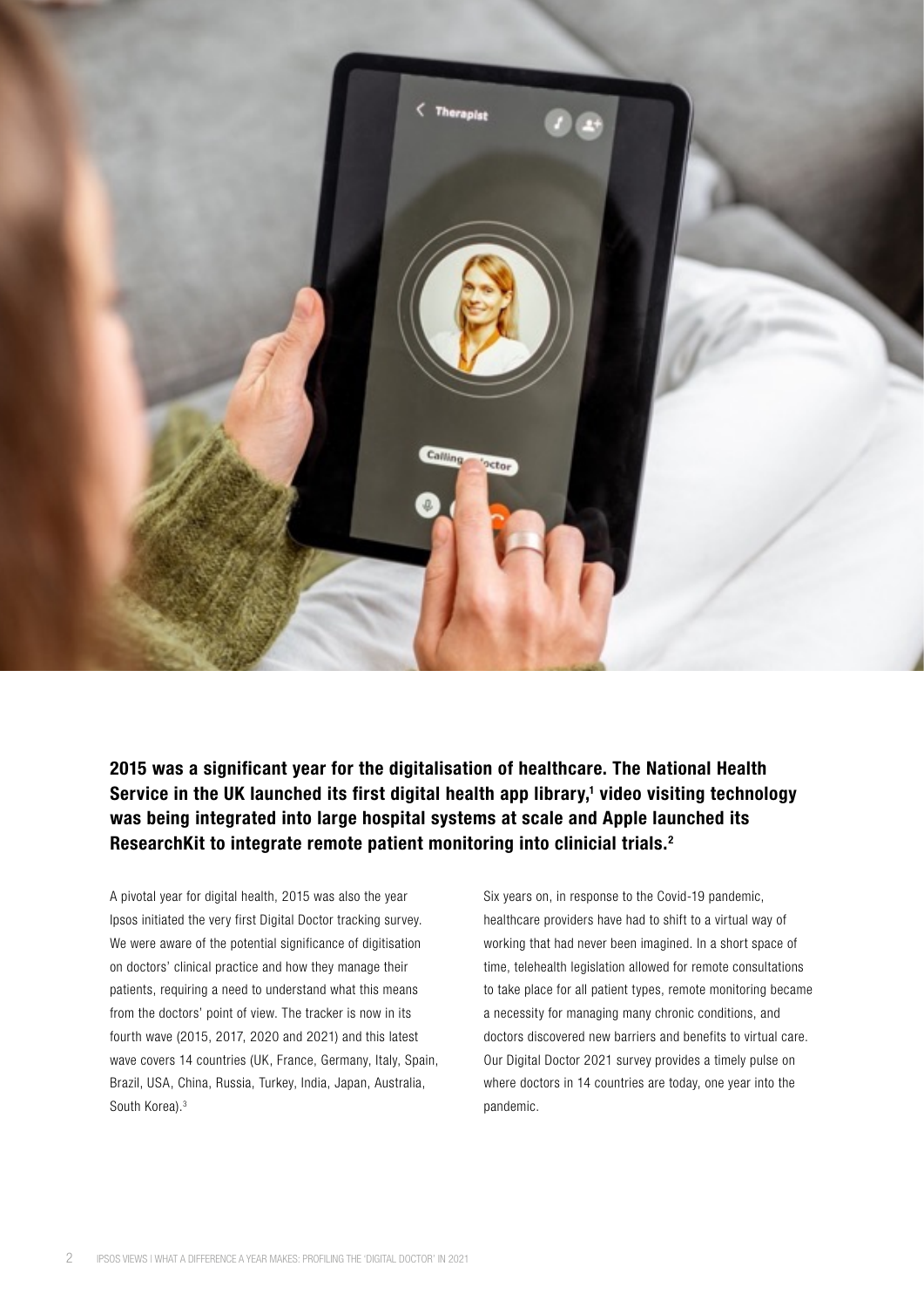### HOW HAS THE PANDEMIC IMPACTED DOCTORS' VIEW OF DIGITAL HEALTH?

In general, previous surveys prior to 2020 showed slow uptake of tech such as telehealth. There was consistently a dichotomy between awareness of the potential benefits of these solutions and the significant barriers of access, infrastructure, and more ethical questions around potential patient misdiagnosis or misinformation.

As a result of Covid-19, the slow adoption of technological solutions shifted overnight. Healthcare professionals (HCPs) had to decide on which telehealth platforms to use, which systems to integrate and how to work at scale. Although the pandemic did not create the need for digital health, it certainly accelerated the trend.

Now we see knowledge and adoption at supercharged levels, with many barriers removed or significantly reduced and new challenges taking their place. The pandemic has had major consequences for doctors with a fundamental shift to remote patient management. To what extent has this impacted how they interact with tech and how they see its potential in the future? Have doctors moved onto a different path because of the enforced changes over the last year and what signals do we foresee for a digital health future?

## THE IMPORTANT DIGITAL TRENDS OF 2021

#### KEY HIGHLIGHTS OF DIGITAL DOCTOR 2021:

- Specific knowledge of and experience with digital health (technologies for healthcare and health related uses) has increased during a year of the pandemic
- Usage of telehealth (delivery of medical care via digital communication technologies) has taken off as the pandemic facilitates the rapid removal of previous barriers to use
- Supercharged adoption of digital channels in many markets is the result of enforced use in context of social contact restrictions

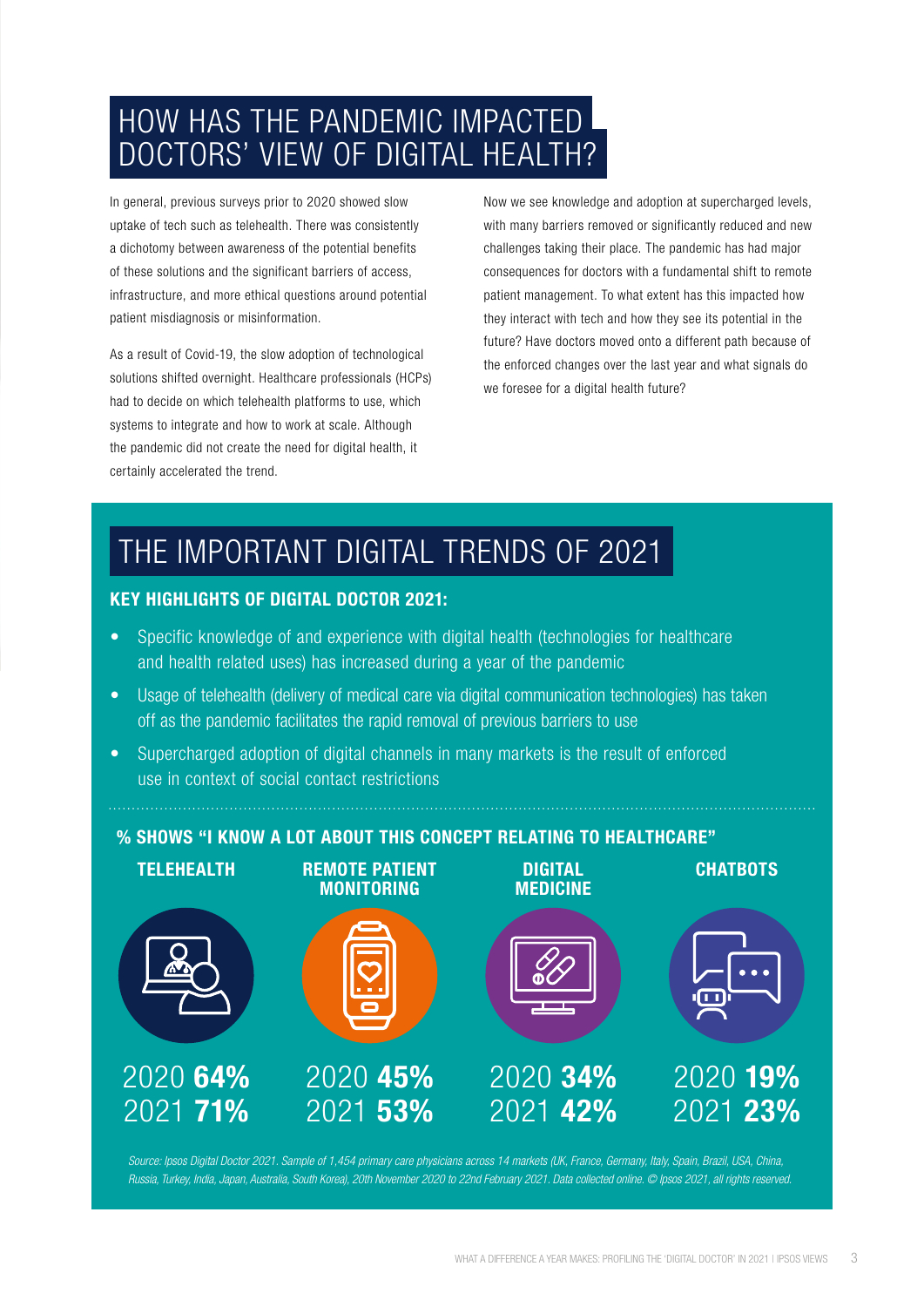#### DOCTORS ARE NOW NOT JUST AWARE OF DIGITAL HEALTH SOLUTIONS BUT ARE ALSO KNOWLEDGEABLE

This year's results show how the pandemic has created a sharp hike in knowledge levels around digital health solutions, especially telehealth and remote monitoring. This is no surprise given that remote consultations are now part of everyday life and remote monitoring has come into its own for managing patients whilst not being able to physically see them. It has become a necessity for patients across a spectrum of conditions and has enabled care to continue in a safer way.

Another outlook from this data is a reminder of how much doctors have had to contend with during the pandemic, not only dealing with Covid-19 patients on the frontline but navigating new ways of working and managing (other) patients.

There has been a mass of information to absorb, new digital approaches to learn and patients to care for at a time of heightened anxiety.

Perhaps in this situation doctors have been forced to learn about these solutions on the job, and the next step is to allow doctors the time and space to educate themselves on these solutions, generate evidence on the benefits of these systems and develop best practice and guidance on how they should be employed.

#### Figure 1 Knowledge of digital concepts relating to healthcare has increased across all areas, but lags in less popular sectors



Q1. To what extent are you aware or not aware of the following technologies and solutions in relation to healthcare?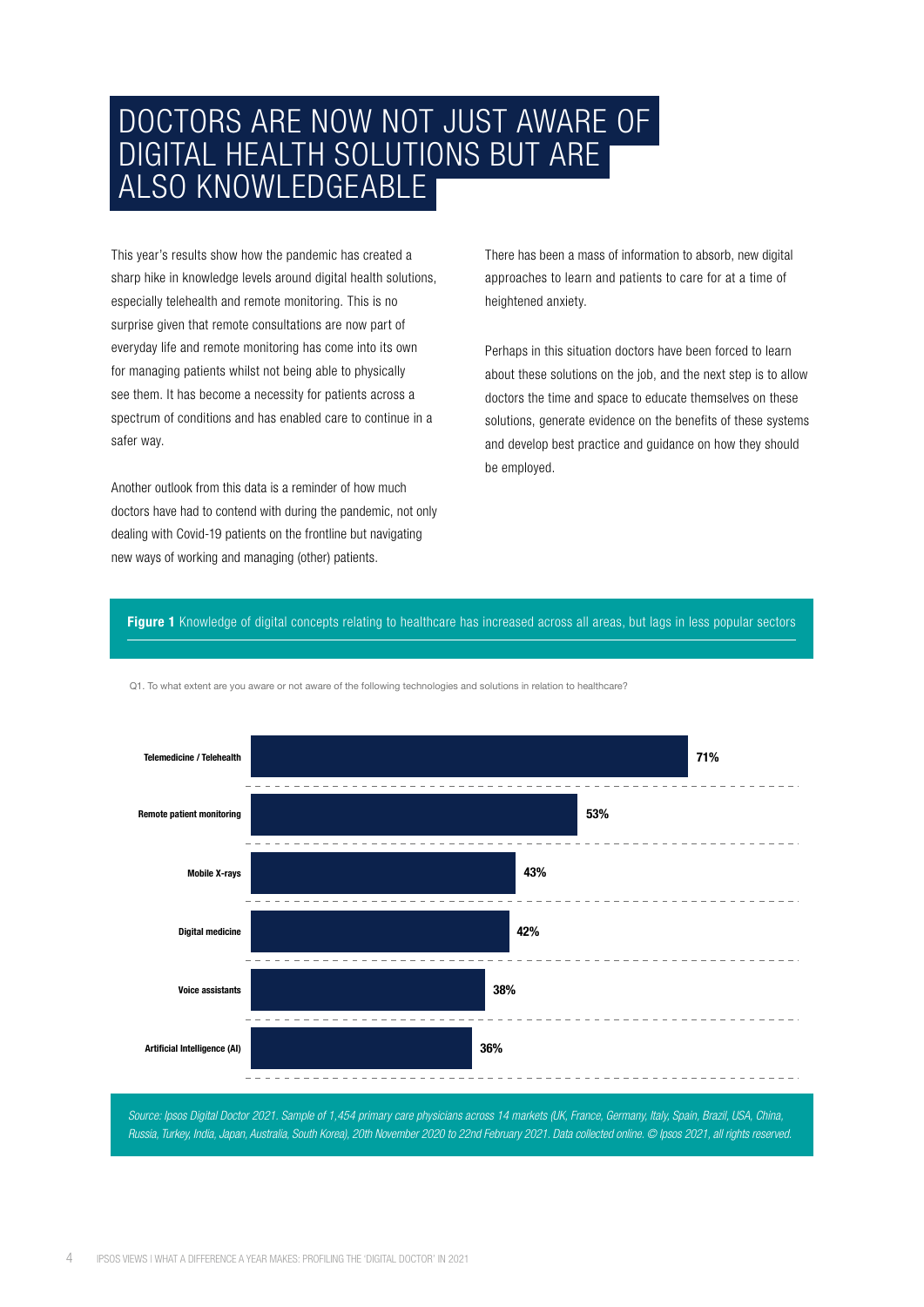#### THE UNIVERSAL MOVE TOWARDS TELEHEALTH MADE SENSE FOR THE PANDEMIC. DO DOCTORS WANT IT TO STAY?

With the removal of significant barriers expressed by doctors (primary care physicians) in previous surveys, many now have experience of communicating with patients virtually. For example, in USA 70% are now using telehealth, in the UK 63% and Spain 51%.

Of those using telehealth, seven in 10 started to use it during the pandemic, and their hasty introduction may have resulted in a feeling of some lack of education on its use. Although lack of training has not been a barrier to telehealth adoption during this time, as many as 76% globally say training is important in their decision to provide telehealth now and in the future.

Looking briefly at the issue from the patient perspective, an online study conducted by Ipsos in June 2020 among 156 Multiple Sclerosis (MS) patients in EU4 and the UK showed that, for our respondents, the biggest impact of Covid-19 on their MS management was the growth of virtual consultations (45% said their appointments had taken place virtually in the last four weeks).

To better understand sentiments around virtual consultations, we further explored the issue with participants of our Syndicated MS Patient Community in October 2020 (see About the Research on page 11). Many participants expressed a level of dissatisfaction – pointing to a lack of detail and thoroughness in contrast to in-person consultations, and a negative impact on the physicianpatient relationship, personalised care and treatment decision-making.

Preferences for in-person or virtual appointments in the future were mixed, however, influenced by the respondent's emotional response to the pandemic and by their level of disability. Some with more progressive MS felt that virtual appointments risked a lack of accuracy when it came to monitoring disease progression and welcomed a return to in-person consultations. Those more willing to continue with virtual appointments tended to be more anxious or fearful of the pandemic, or to feel that their MS was stable and a virtual consultation would suffice.

It would be very interesting to conduct this same research now in 2021, but this research does indicate room for improvement in virtual doctor-patient engagement.



Q13a. In relation to patient care, are you currently or have you in the past practised medicine virtually via telehealth solutions (i.e. delivering care directly to patients via telehealth solutions such as apps, skype etc.), or not?



**% - "I'm currently using"**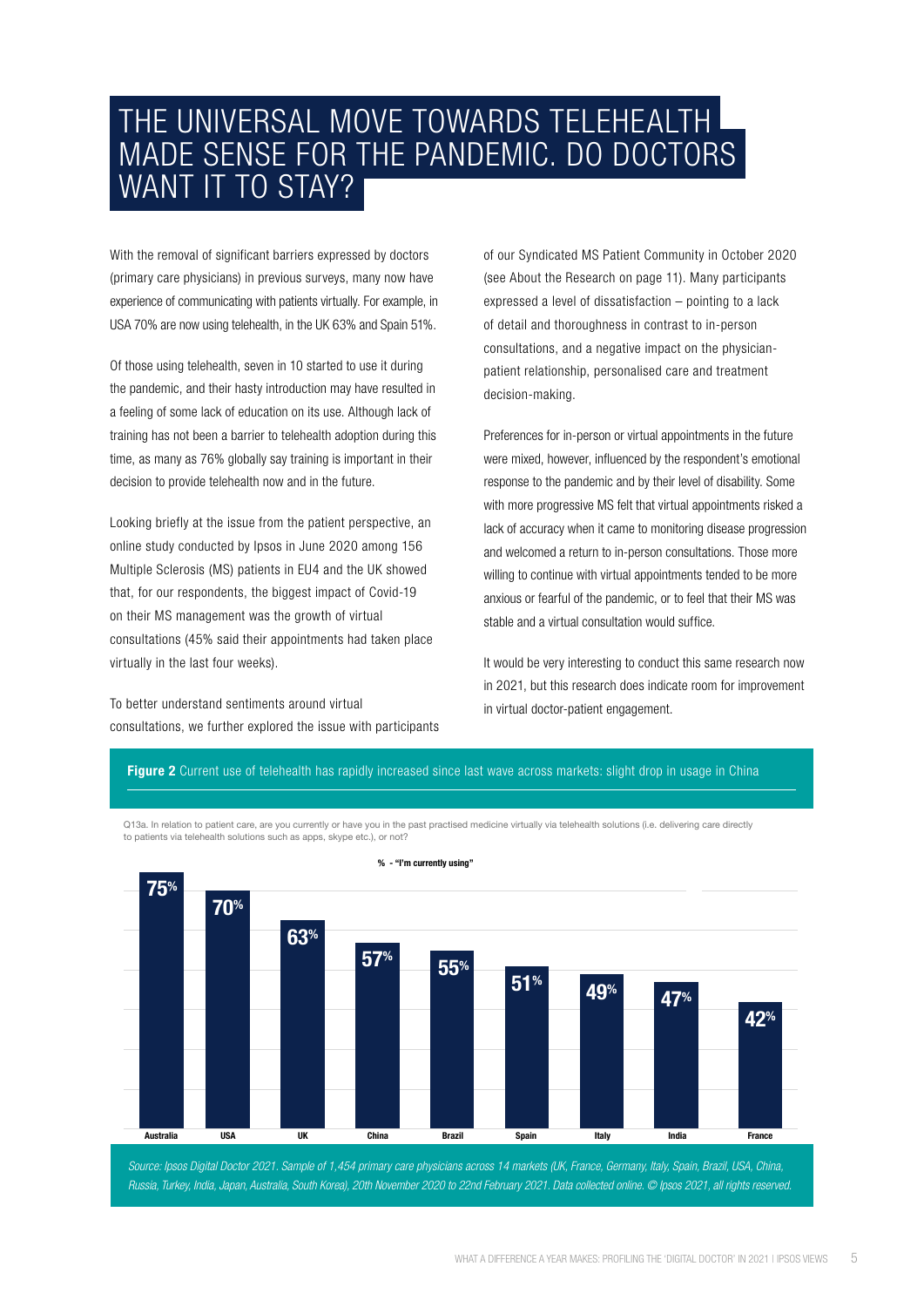## WHAT ARE THE NEXT STEPS FOR TELEHEALTH?

Having overcome infrastructure and technical issues, doctors are now looking for guidance to give them confidence they are using it in the optimal way and for patients to be able to express themselves as they would in a face-to-face consultation. Almost one in two (44%) doctors cited one reason preventing patients using telehealth solutions is the difficulty in describing their situation. For doctors, similar to patients, there is a sense that something is missing – more holistic care and empathy – which is what really stops them providing optimal care. This is a significant area in which support and guidance is needed.

At this stage in its adoption, we need to consider telehealth as more than just a new channel for delivering care and recognise it as a fundamental shift in the patient journey and the doctor-patient relationship. Other papers from Ipsos support this view of the importance of understanding the patient-physician dynamic in any given therapy area, especially with changing channels of communication, to ensure quality engagement and optimal patient outcomes.4

During the pandemic, telehealth is being used in many situations, some may not continue post crisis, and some may increase. For example, where telehealth solutions have been particularly helpful during the pandemic is the ongoing monitoring of patients' conditions, and there is an expectation that regular check-ins with patients is where use of telehealth will play a greater role in the future (see Figure 3). It will be interesting to see if important stages along the patient journey such as making diagnoses and prescribing decisions (where appropriate) will become more comfortable for doctors over time via telehealth, with good education and guidance.

Considering all of this, the future looks set for telehealth to continue in some form, with 71% of doctors agreeing that remote consultations are the future.

Figure 3 Patient monitoring and supporting patients to self-manage their condition are expected to increase following the pandemic

Q13e. Are your levels of use of telehealth solutions during Covid-19 (March onwards) likely to stay the same going forward, for example when the height of the Covid-19 period has passed, or are they likely to change?

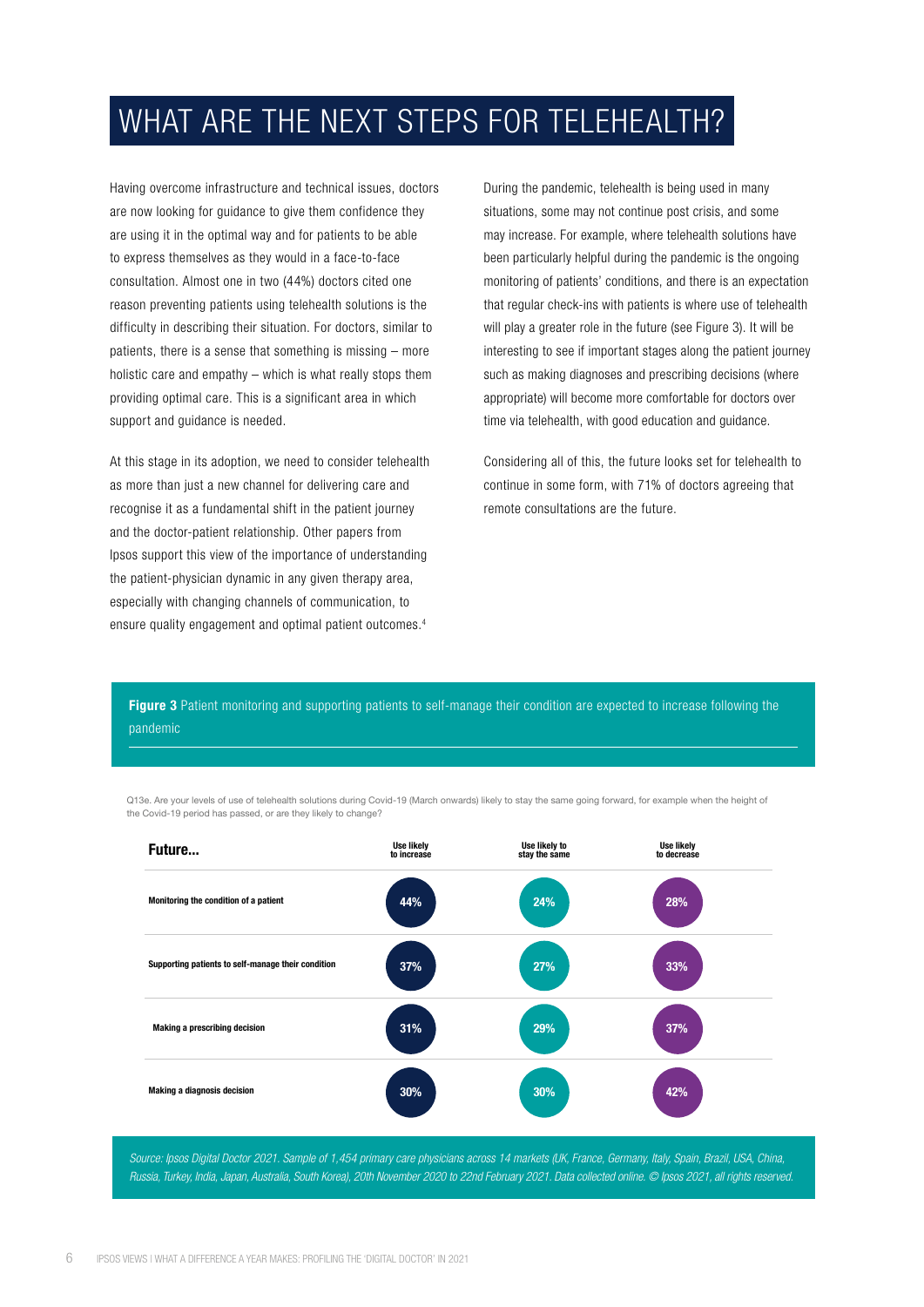

#### HOW DO DOCTORS WANT TO COMMUNICATE WITH PHARMA IN THE POST PANDEMIC WORLD?

Top channels to access medical information have reversed versus last year and unsurprisingly are now predominantly digital. Online study modules (46%) and webinars (45%), virtual conferences (42%) and meetings (36%) are now cited as the most used sources for medical information.

Whereas traditionally doctors relied on peers and in-person meetings, we now see face-to-face meetings with sales reps and attendance at conference have both decreased by 17 percentage points since last year.

Doctors look to different channels for different information needs, combining both in-person and digital delivery.

Doctors across the globe are looking forward to having more in-person events and meetings with pharma companies again but virtual meetings, webinars and click-to-chat are also widely welcomed as ways to communicate information. This points to a blended future in which digital strategies complement offline channel strategies, rather than replace them.

Other digital channels which may have seemed niche a few years ago are also coming to the fore as useful sources of information. Take for example patient apps or podcasts which have low levels of usage but are regarded as very relevant for sharing medical information in today's world. Organisations such as the New England Journal of Medicine (NEJM) have embarked on this journey, sharing the latest medical news via 30 minute podcasts.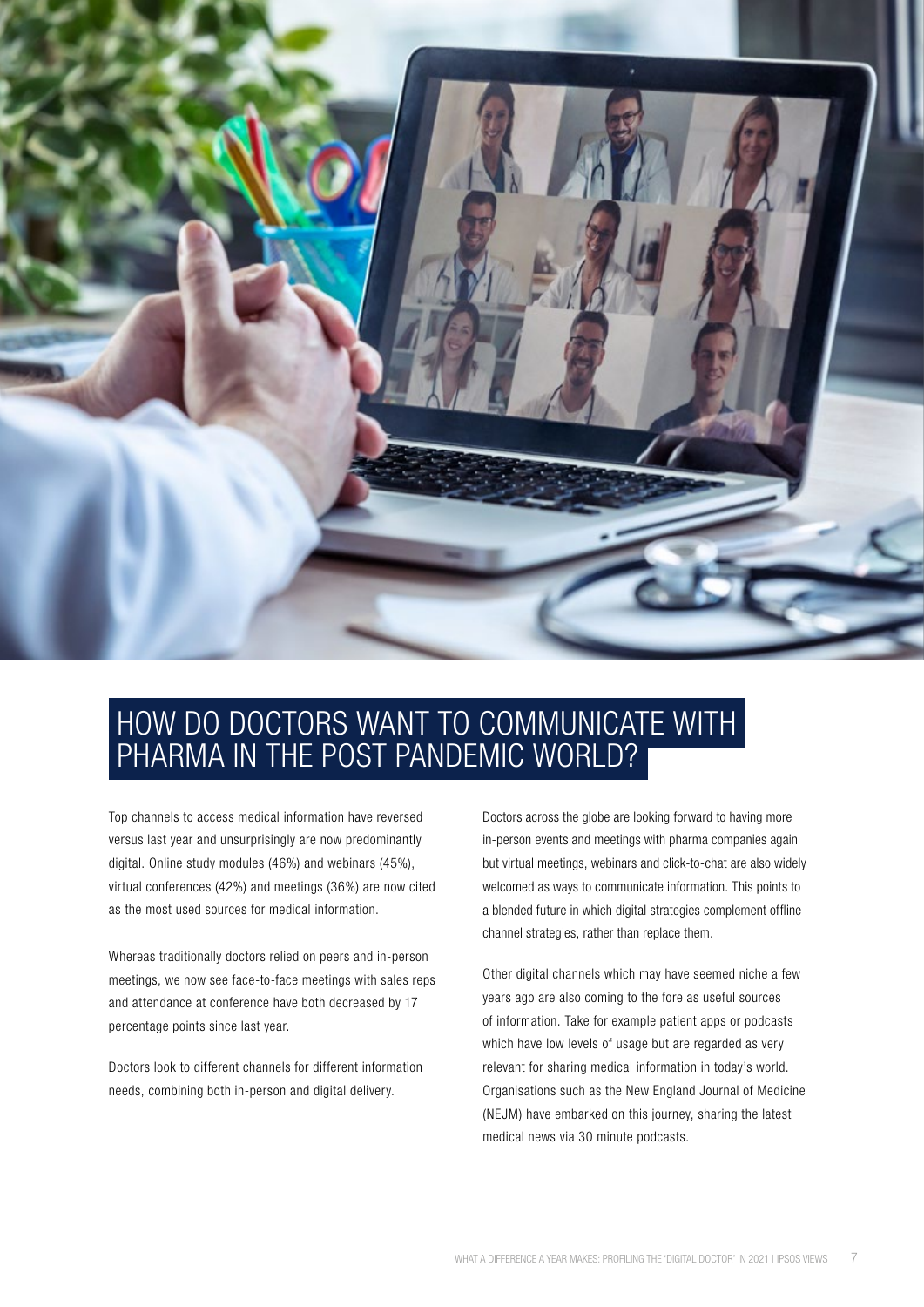Although only around one in five doctors said they used these channels, four in five believe them to be useful, presenting an opportunity for companies to push differentiating formats and content for customers.

Interestingly, email updates and the company's website are seen as less useful. Although websites are widely used and unlikely to disappear as a means of communication, the findings highlight a need for relevant, targeted content across these more traditional digital channels. User experience plays a pivotal role here too; how engaging and easy to navigate are pharmaceutical company websites? In our research experience, doctors often struggle to find the information they need quickly and effectively. There is clearly room for improvement and the Digital Doctor data supports this sentiment.

## The future for our doctors will be one of a blended approach of online and offline solutions.

#### Figure 5 HCPs globally are looking forward to having more in-person events and meetings with pharma companies again

Q11a. Thinking about the number of current interactions you have with pharma companies via the following sources, what would be the ideal interaction volume you would like to receive from pharma companies in the future?

| In-person events / meetings                                  |                                                       |                                         |
|--------------------------------------------------------------|-------------------------------------------------------|-----------------------------------------|
| 54%                                                          | 33%                                                   | 13%                                     |
| Click-to-chat service from a pharma company                  |                                                       |                                         |
| 50%                                                          | 30%                                                   | 21%                                     |
| Virtual (i.e. via a webcam or telephone) group meetings      |                                                       |                                         |
| 48%                                                          | 39%                                                   | 12%                                     |
| Online webinars from pharma companies                        |                                                       |                                         |
| 44%                                                          | 40%                                                   | 16%                                     |
| Virtual (i.e. via a webcam or telephone) one-to-one meetings |                                                       |                                         |
| 39%                                                          | 44%                                                   | 17%                                     |
| A telephone contact centre from a pharma company             |                                                       |                                         |
| 38%                                                          | 35%                                                   | 27%                                     |
| In person one-to-one meetings                                |                                                       |                                         |
| 37%                                                          | 47%                                                   | 15%                                     |
| Email updates about product developments                     |                                                       |                                         |
| 30%                                                          | 49%                                                   | 21%                                     |
| Would like to receive more interactions                      | Would like to receive the same amount of interactions | Would like to receive less interactions |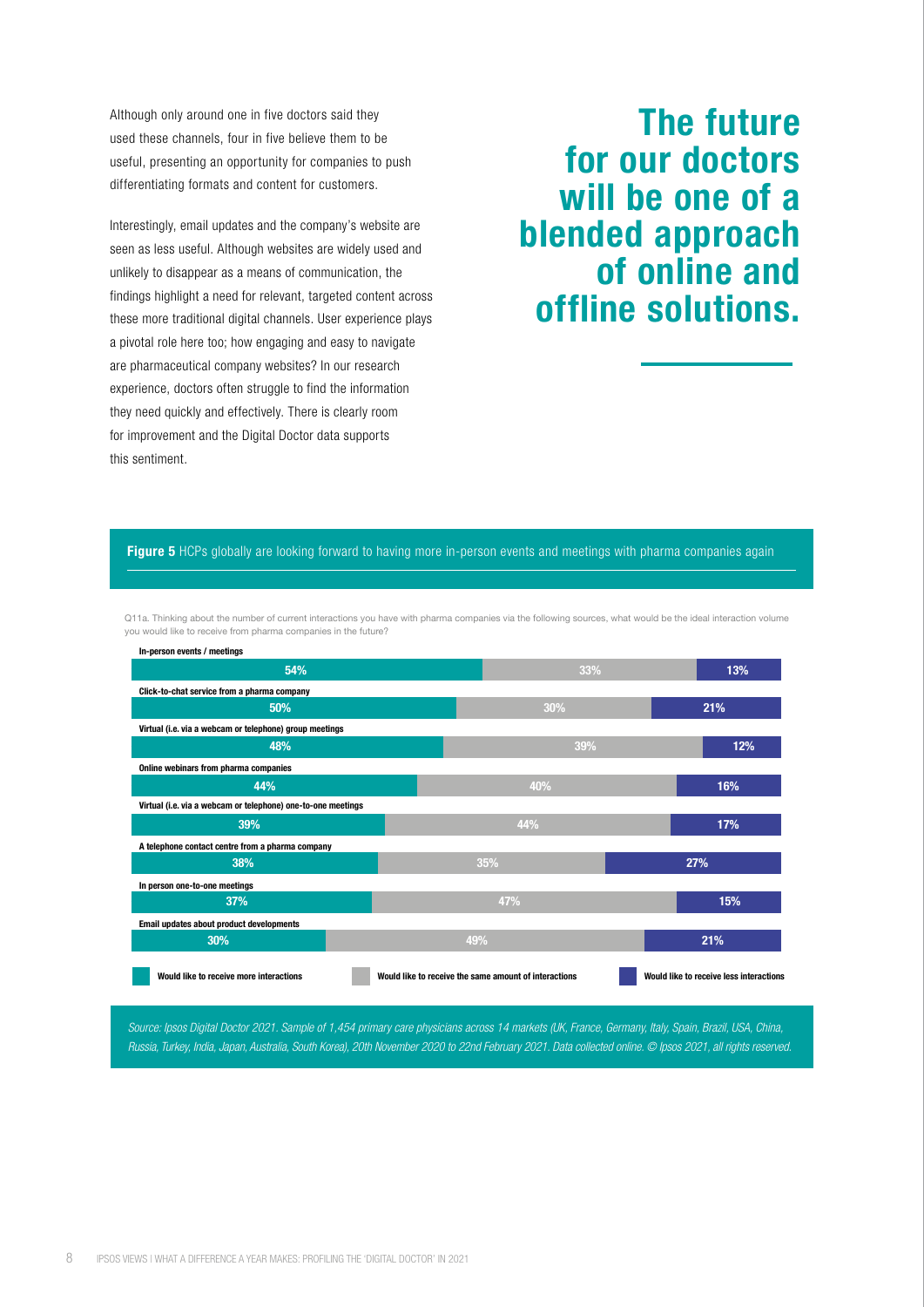Perhaps the most critical element for the industry at this point is optimising the digital communication channel strategy. Despite doctors embracing digital communication, more work needs to be done to understand the complex contact preferences they express, as they find clear value in both face-to-face and digital deliveries.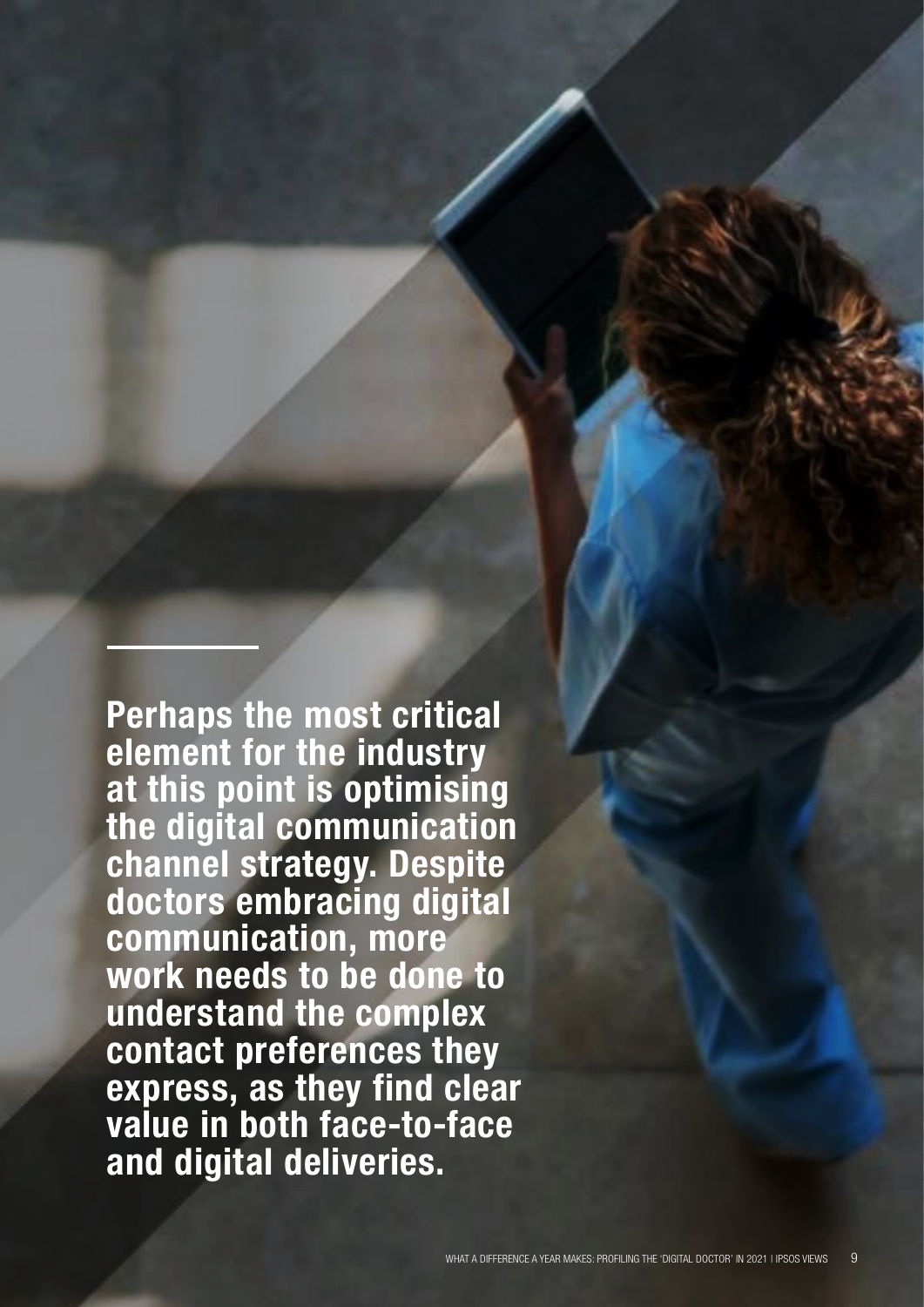

We believe the future for our doctors will be one of a blended approach of online and offline solutions which work best for them and their patients in different situations.

It's clear some types of medicine will lend themselves more to virtual care, such as mental health, but oncology, for example, is more difficult. It is also evident that telehealth will not be going away, but the role it encompasses will be determined by strides made now, as we move towards optimisation of telehealth as an avenue of delivering care.

People-based issues are seen as some of the most significant challenges related to the adoption of telehealth by doctors as they worry about being able to provide holistic care (37%) and connecting with patients to convey empathy (29%); bridging the empathy gap and challenging misperceptions about patient suitability is key to optimising this solution. At this critical stage, after the rapid adoption of telehealth during the pandemic, more guidance is required and greater quality controls put in place to drive reassurance and optimise this approach as an avenue of delivering care.

Perhaps the most critical element for the industry at this point is optimising the digital communication channel strategy. Despite doctors embracing digital communication, more work needs to be done to understand the complex contact preferences they express, as they find clear value in both face-to-face and digital deliveries.

Mastering a true omnichannel strategy is the next stage in effective adoption of digital channels and understanding how to make the most of online and offline working together and best support HCP needs.

During this period of disruption and tranformation, pharma has the opportunity to spearhead a new, proactive role in patient services (and in-home care), and demonstrate responsibility to deliver real value to truly support HCPs in their journey to digital transformative patient care.

Digital Doctor 2021 insights show us that HCP experience of digital has increased, as well as a more nuanced understanding of the challenges. We now ask ourselves, what digital habits will stay post Covid-19? What will roll back? Our prediction at Ipsos is that certain digital habits will not only remain but increase (virtual care for check ups, remote patient monitoring and use of online channels), whilst we will need more significant workflow and infrastructure changes to truly realise a fully blended healthcare future which appropriately flexes between on and offline services. The future for digital and connected health is positive, with many of us hopeful about the role technology can play to optimise healthcare and drive greater efficiencies.

The results of Digital Doctor 2021 are positive for the digital health and omnichannel industry. Doctors have the experience now of broadening their digital footprint. It is now over to the industry to make sure we do not lose the momentum and we really work hard to ensure a positive customer online experience for doctors, and appropriately think about the workflow and use-cases of virtual care and digital channels by therapy area and expertise.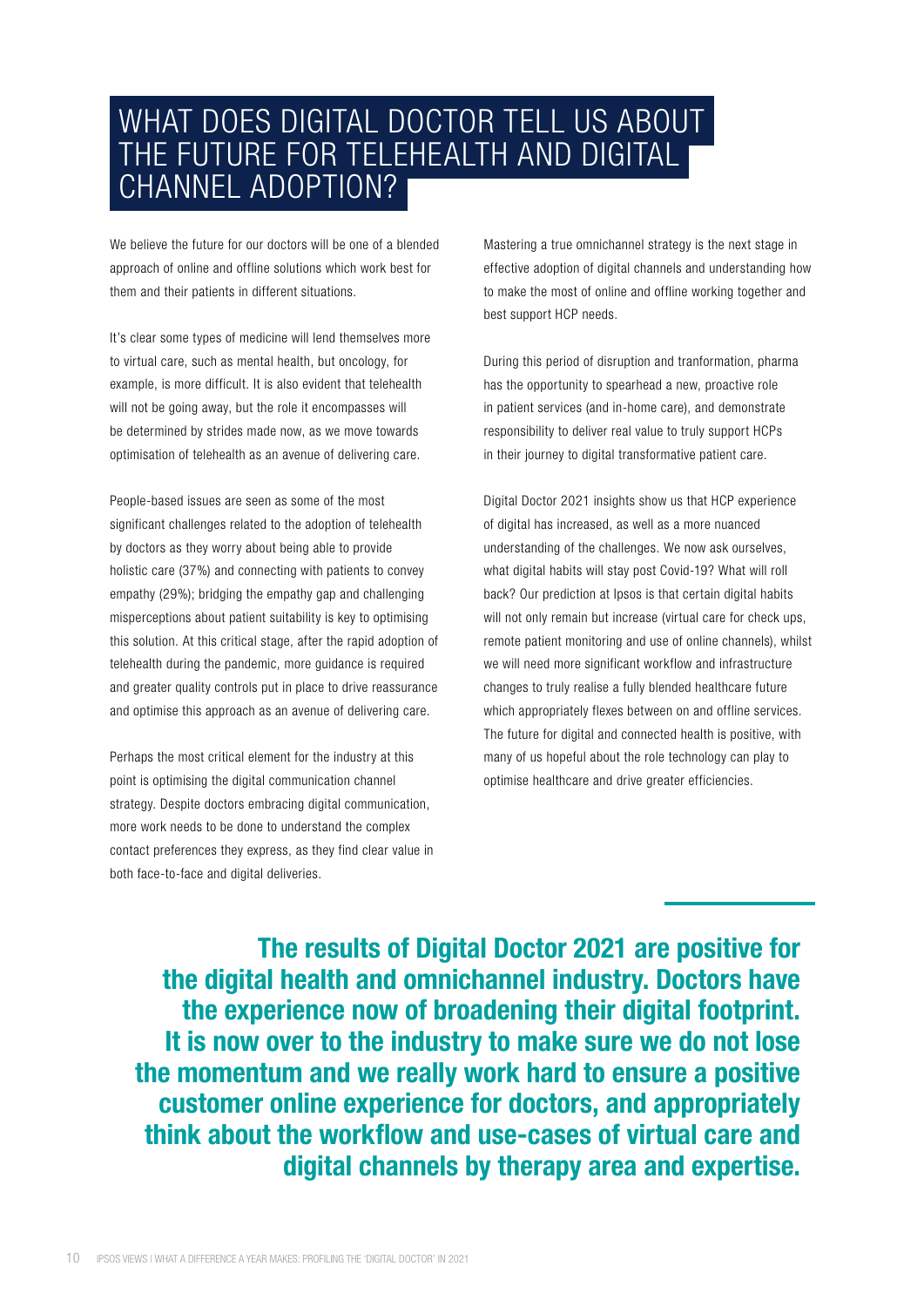About the Research: The Digital Doctor 2021 survey included a sample of 1,454 primary care physicians (doctors) across 14 countries (UK, France, Germany, Italy, Spain, Brazil, USA, China, Russia, Turkey, India, Japan, Australia, South Korea). The survey was conducted online between 20 November 2020 to 22 February 2021. An extensive report covering a broad range of topics including digital therapeutics and artificial intelligence, among others, has been developed highlighting important trends to guide industry understanding of how best to support doctors in their digital health journey.

#### About the Ipsos Syndicated MS Patient Community:

Ipsos' Syndicated MS Patient Community is an online qualitative research community of Multiple Sclerosis patients in the EU5 who have chosen to take part in this research. Patients are recruited to ensure they are taking a range of DMTs to span the breadth of the competitive MS market, have a range of MS types and varying treatment status. Patients are Ipsos panel members, recruited and managed in-house. Data in this article were provided by 178 patients in the EU5 in October 2020. All research was conducted online.

#### Ipsos Digital Doctor 2021:

https://www.ipsos.com/en/digital-doctor-2021-0

## REFERENCES

- 1. https://www.digitalhealth.net/2015/03/nhs-launchesmental-health-app-library/
- 2. https://mhealthintelligence.com/news/apples-newmhealth-project-takes-on-remote-patient-monitoring
- 3. Due to Russia and Turkey being included this year, there are no trends to report in these two countries this wave
- 4. Bringing the patient voice to the fore https://www.ipsos.com/en/bringing-patient-voice-fore